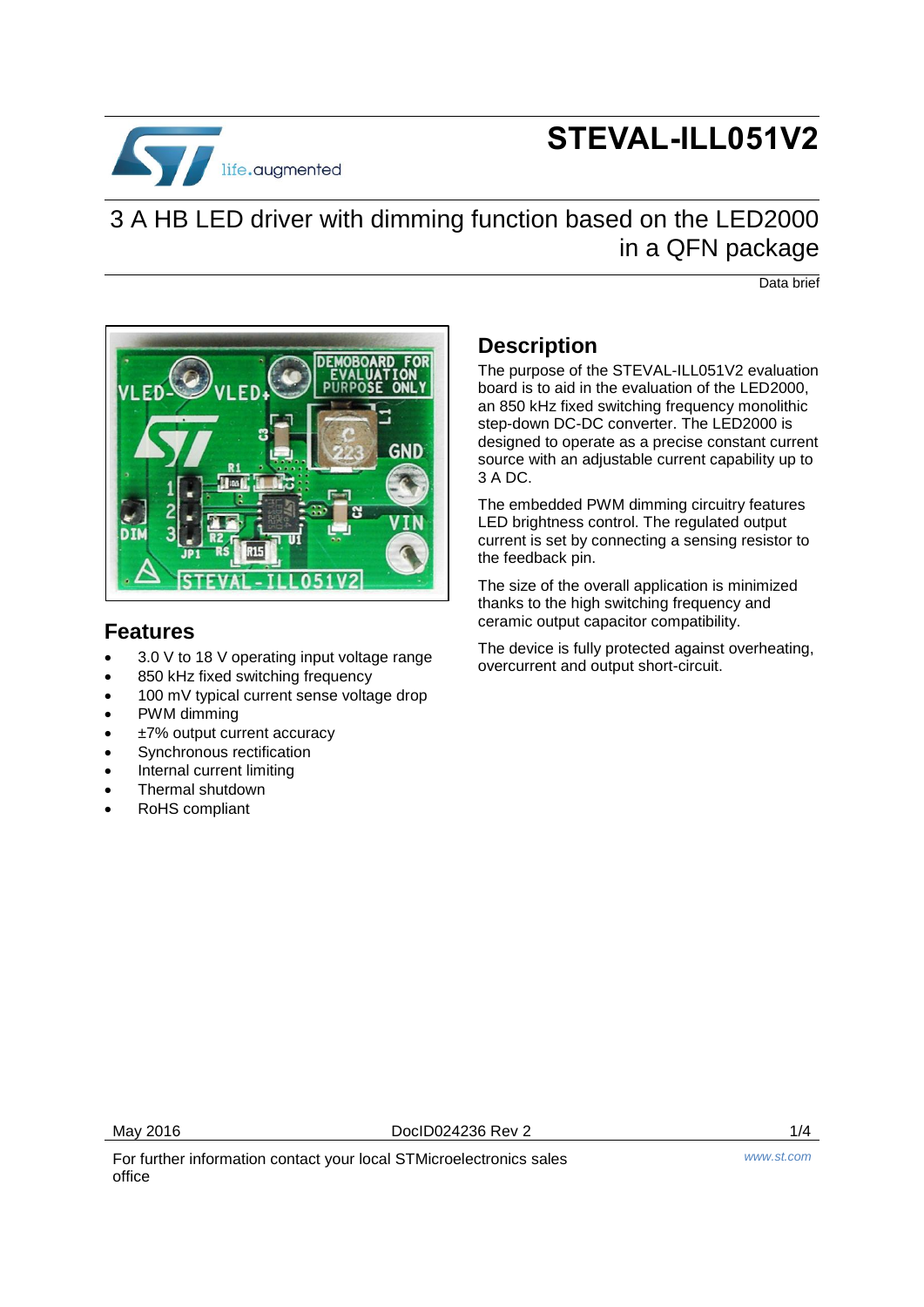## **1 Schematic diagram**



**Figure 1: STEVAL-ILL051V2 circuit schematic**

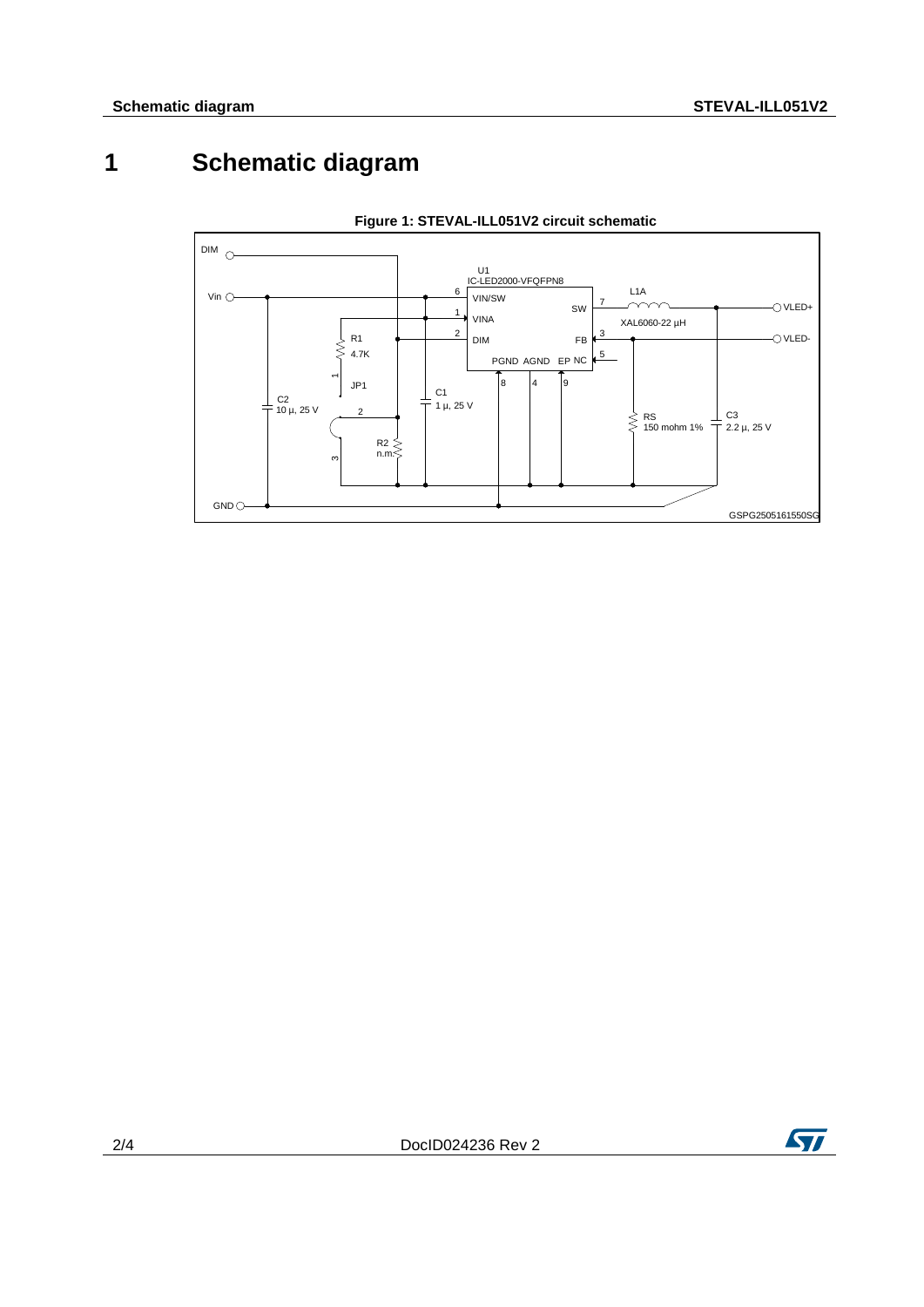## **2 Revision history**

**Table 1: Document revision history**

| Date        | Version | <b>Changes</b>                                       |
|-------------|---------|------------------------------------------------------|
| 22-Feb-2013 |         | Initial release.                                     |
| 26-May-2016 |         | Updated: Figure 1 STEVAL-ILL051V2 circuit schematic. |